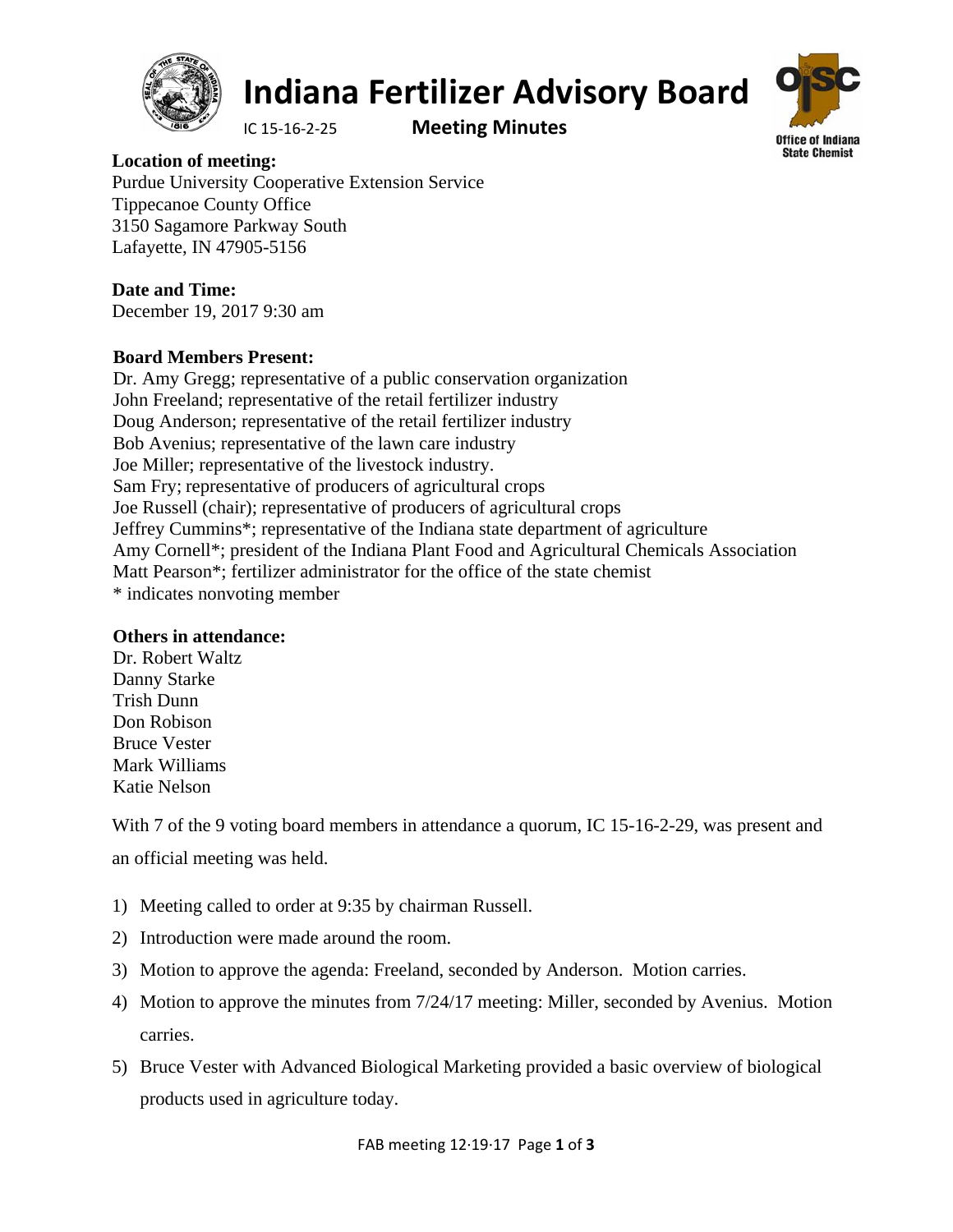- a) Anderson and Freeland said that they use some of these types of products in their businesses
- b) Avenius commented that his business gets contacted frequently about integrating these types of products in their lawn care business. He has yet to try any. Thinks that the Fertilizer Advisory Board should help ensure that truth in labeling and consumer protection are being protected.
- 6) Don Robison, OISC Seed Administrator, provided an overview of IC 15-15-2: *Indiana Plant Growth Substances Law*. The law exempts fertilizers but does apply to:
	- i) "…Before pure or mixed cultures of microorganisms or materials used for promoting plant growth are sold or offered for sale in Indiana…".
	- ii) This law dates back to 1937.
	- iii) Product registration is required and guarantees must be provided.
	- b) A copy of the registration form is at the end of the minutes.
	- c) Dr. Waltz gave details of OISC's microbiology lab and what they will be gearing up to analyze; feeds, seeds and fertilizers.
- 7) Pearson provided an update on rules that are in the works:
	- a) Anhydrous Ammonia rule update was submitted to the Office of Management and Budget for approval to gain exemption from new rule moratorium in October. Still no word – it has been 2 months.
	- b) Processed manure rule is nearly drafted.
- 8) Dr. Waltz explained that there will be legislation introduced to give OISC emergency rule making authority.
- 9) Mark Williams, Research Agricultural Engineer with USDA Agricultural Research Service, provided a summary of Nutrient transport in fields and watersheds of the Western Lake Erie basin. Fascinating edge of field research is being done.
- 10) Dunn provided an update of her 2017 (Oct  $1<sup>st</sup>$  2016 Sep 30<sup>th</sup> 2017) cases:
	- a) Total Fertilizer Cases  $= 50$ 
		- i) Licensing = 15; CFO Unlicensed Referrals = 8; Unlicensed = 3; Expired License = 4
		- ii) Use = 37; Staging = 11; Application = 26; Application Plan = 0;
	- b) Containment  $= 1$
	- c) 2018 workload thus far: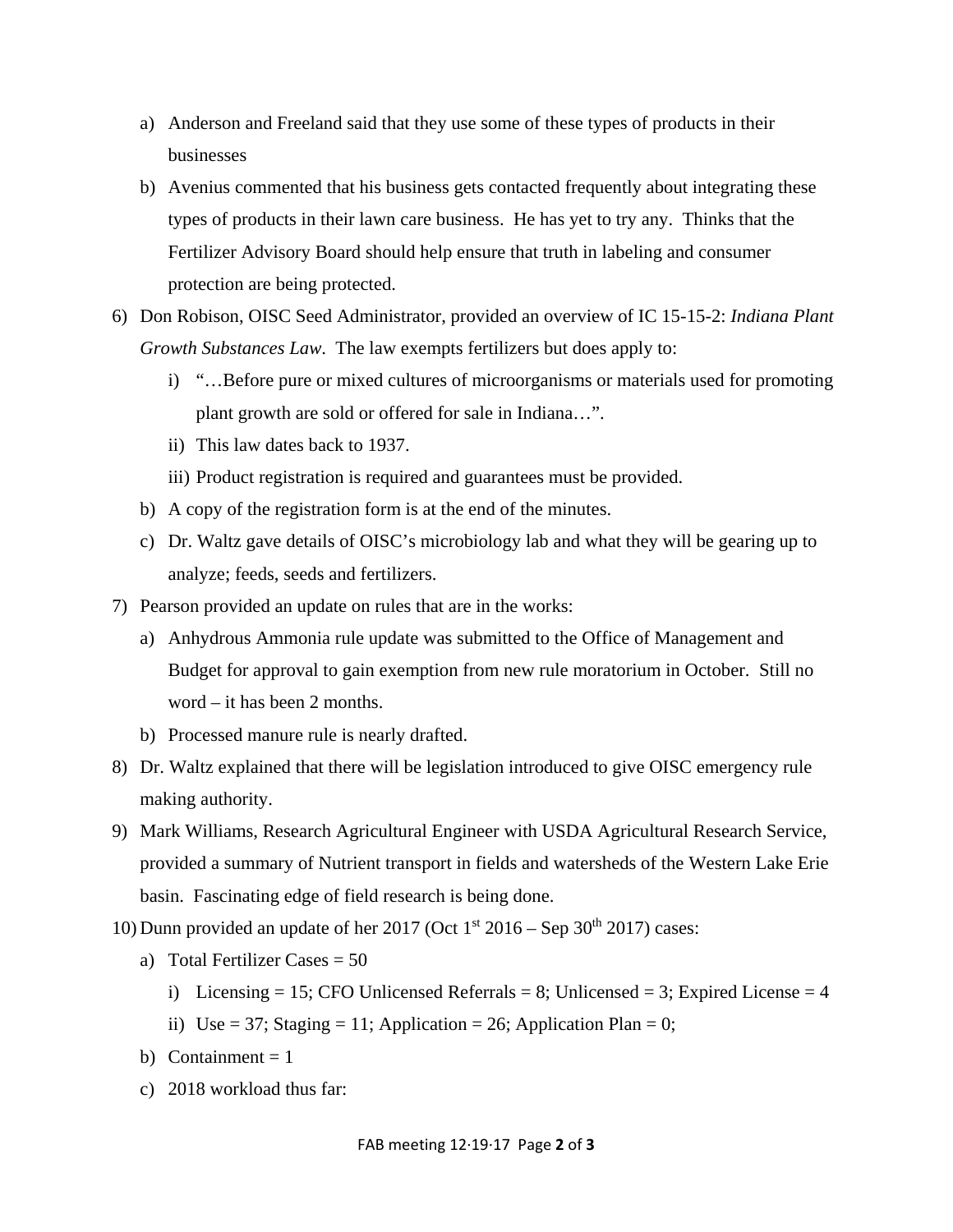- i) Total Fertilizer Cases  $= 21$
- ii) Licensing = 6; CFO referrals = 6;
- iii) Use = 15; Staging  $-11$ ; Application = 4; Application Plan 0
- d) Trish and others continue to provide outreach when and where possible.

11) Update from around the board:

- a) Both Freeland and Anderson simply commented "Dicamba"
- b) Gregg talked briefly about her students' farm outside of Albany, IN
- c) Cummins discussed some legislation that may be introduced and that ISDA's new director Bruce Kettler will start January 8, 2018.
- d) Cornell discussed Indiana Agribiz's ongoing outreach with the 4-R's and nutrient management.
- e) Dr. Waltz is preparing letters of reappointment for Fertilizer Advisory Board members to be distributed in the next few weeks.
	- i) Freeland will be retiring and will gauge interest by others to replace him.
	- ii) Indiana Agribiz will forward a slate of candidates as well.

12) With nothing further to discuss the meeting was adjourned at 11:29am.

Next meeting will be planned for July 2018.

Respectfully submitted

Matthew E. Pearson - Fertilizer Administrator and FAB secretary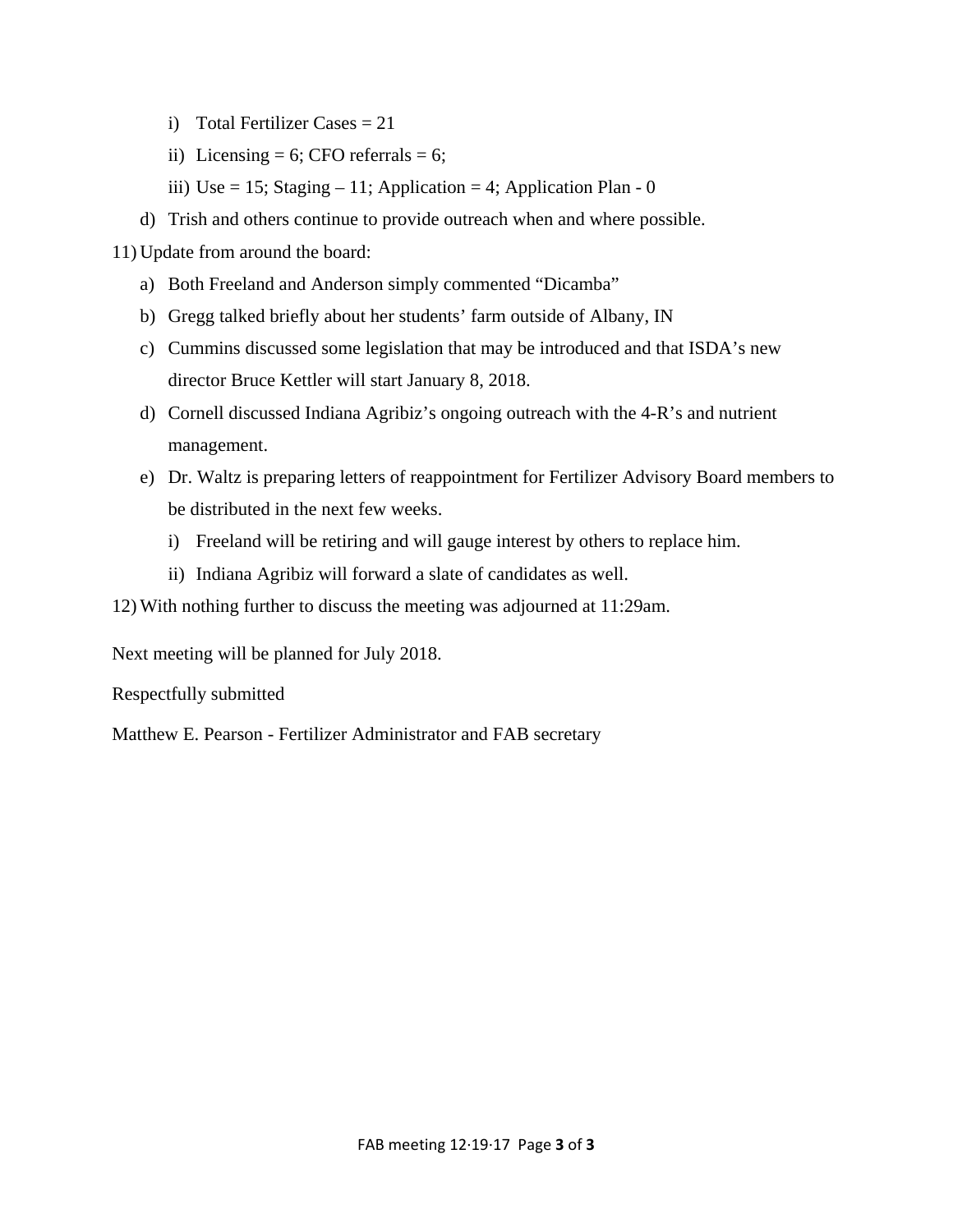*Office of*  **INDIANA STATE CHEMIST AND SEED COMMISSIONER** 



*Protecting Indiana's Agriculture and Environment - Feed, Fertilizer, Pesticide and Seed* 

Purdue University • 175 South University Street West Lafayette, IN 47907-2063 Telephone (765) 494-1492 Facsimile (765) 494-4331 www.oisc.purdue.edu

 Robert D. Waltz, Ph.D.  *State Chemist & Seed Commissioner*

NOTE: This form may be e-mailed to: seedlab@purdue.edu or faxed to: 765-496-3967

### **REGISTRATION OF CULTURES OF MICROORGANISMS OR MATERIALS USED FOR PROMOTING PLANT GROWTH**

#### **NOTE: One Application per Product**

Application is hereby made for a permit to sell, offer or expose for sale, advertise for sale within the State of Indiana or to persons within the State of Indiana, during the calendar year \_\_\_\_\_\_\_\_, pure or mixed cultures of microorganisms or other plant growth substances in compliance with Sale and Transfer of Plant Cultures IC 15-15-2. I submit the following true and correct statements in regard to such product and the required registration fee of \$25/product. (Check made payable to: **Indiana State Chemist**)

#### Name of Product:

What functional classication of mirco-organism would you describe this product to be? (inoculant, biofertilizer, biofungicide, biostimulant, etc)?

\_\_\_\_\_\_\_\_\_\_\_\_\_\_\_\_\_\_\_\_\_\_\_\_\_\_\_\_\_\_\_\_\_\_\_\_\_\_\_\_\_\_\_\_\_\_\_\_\_\_\_\_\_\_\_\_\_\_\_\_\_\_\_\_\_\_\_\_\_\_\_\_\_\_\_\_\_\_\_\_\_\_\_\_\_

Name or name(s) of substrate types or plants with which product is to be used:

#### **Active Ingredients of Product:**

| <b>Genus</b> | <b>Species</b> | <b>Guaranteed CFU of micro-organisms</b> | <b>Carrier</b><br>(if not *CBI) |
|--------------|----------------|------------------------------------------|---------------------------------|
|              |                |                                          |                                 |
|              |                |                                          |                                 |
|              |                |                                          |                                 |
|              |                |                                          |                                 |
|              |                |                                          |                                 |
|              |                |                                          |                                 |

|                           |  | Are there Official Methods of Analysis (AOAC) methods in common use for testing efficacy of this |  |  |  |
|---------------------------|--|--------------------------------------------------------------------------------------------------|--|--|--|
| product? $Yes \t No \t N$ |  |                                                                                                  |  |  |  |

|  |  |  |  |  | If methods of analysis are not generally available, are they declared by applicant as confidential business information? Yes $\Box$ No |  |
|--|--|--|--|--|----------------------------------------------------------------------------------------------------------------------------------------|--|

Please include the reference to an approved AOAC method, or other published method, or a copy of your non-CBI method of analysis for this product.